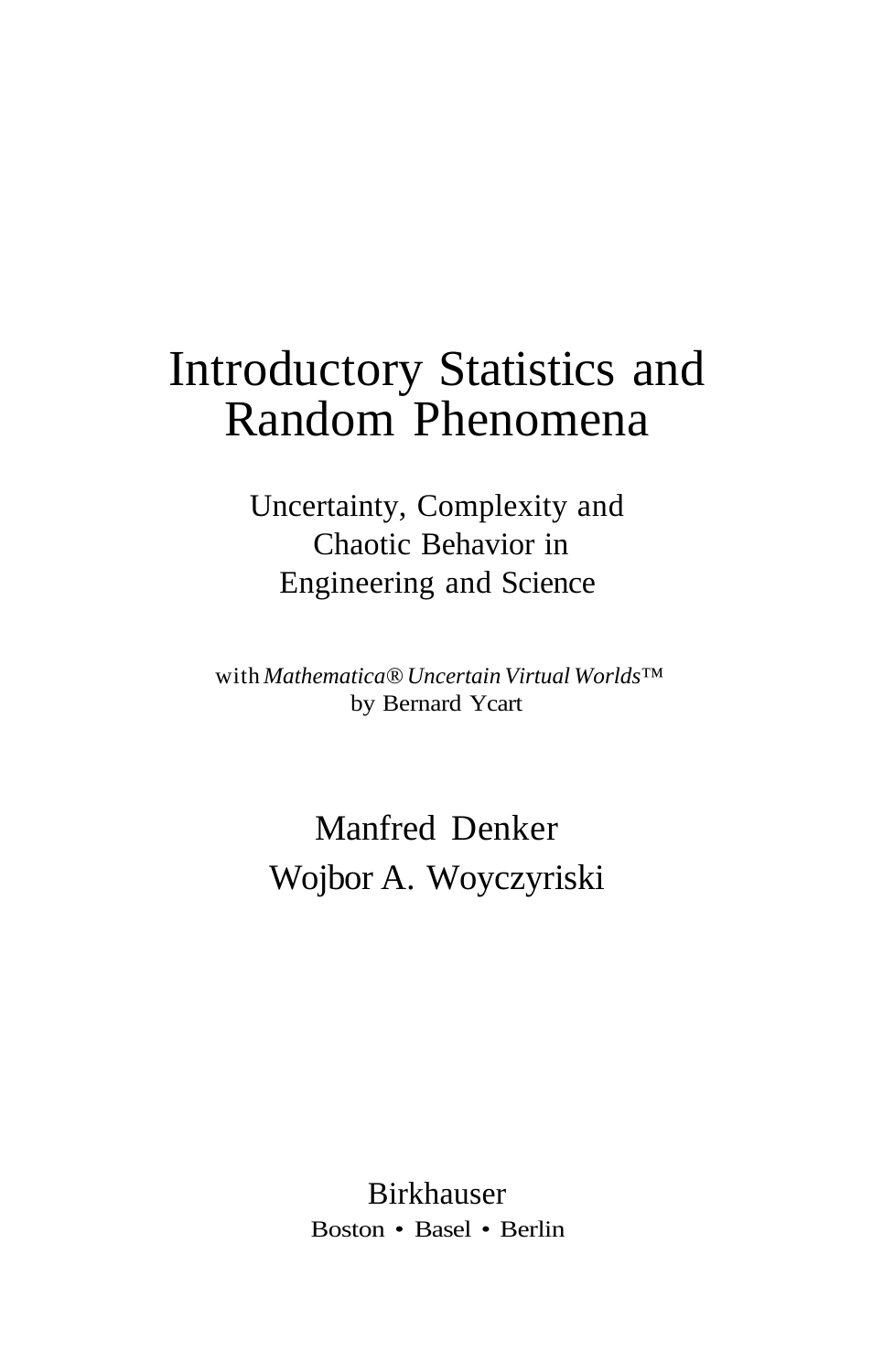### *Contents*

| Preface<br><b>Introduction</b>    |                                            |                                                                                                                                                                                                                                | хi           |  |
|-----------------------------------|--------------------------------------------|--------------------------------------------------------------------------------------------------------------------------------------------------------------------------------------------------------------------------------|--------------|--|
|                                   |                                            |                                                                                                                                                                                                                                | XV           |  |
| <b>Notation and Abbreviations</b> |                                            | xxiii                                                                                                                                                                                                                          |              |  |
| I                                 |                                            | DESCRIPTIVE STATISTICS-COMPRESSING DATA                                                                                                                                                                                        | $\mathbf{1}$ |  |
| 1                                 |                                            | <b>Why One Needs to Analyze Data</b>                                                                                                                                                                                           | 3            |  |
|                                   | 1.1                                        | Coin tossing, lottery, and the stock market 3                                                                                                                                                                                  |              |  |
|                                   | 1.2                                        | Inventory problems in management 9                                                                                                                                                                                             |              |  |
|                                   | 1.3                                        | Battery life and quality control in manufacturing 10                                                                                                                                                                           |              |  |
|                                   | 1.4                                        | Reliability of complex systems 12                                                                                                                                                                                              |              |  |
|                                   | 1.5                                        | Point processes in time and space 17                                                                                                                                                                                           |              |  |
|                                   | 1.6                                        | Polls-social sciences 21                                                                                                                                                                                                       |              |  |
|                                   | 1.7                                        | Time series 26                                                                                                                                                                                                                 |              |  |
|                                   | 1.8                                        | Repeated experiments and testing 29                                                                                                                                                                                            |              |  |
|                                   | 1.9                                        | Simple chaotic dynamical systems 32                                                                                                                                                                                            |              |  |
|                                   | $1.10 -$                                   | Complex dynamical systems 39                                                                                                                                                                                                   |              |  |
|                                   | $1.11 -$                                   | Pseudorandom number generators and the Monte-Carlo methods                                                                                                                                                                     | 41           |  |
|                                   |                                            | 1.12 Fractals and image reconstruction 45                                                                                                                                                                                      |              |  |
|                                   |                                            | 1.13 Coding and decoding, unbreakable ciphers 46                                                                                                                                                                               |              |  |
|                                   |                                            | 1.14 Experiments, exercises, and projects 49                                                                                                                                                                                   |              |  |
|                                   |                                            | 1.15 Bibliographical notes expressions of the contract of the state of the state of the state of the state of the state of the state of the state of the state of the state of the state of the state of the state of the stat |              |  |
| $\mathbf{2}$                      | <b>Data Representation and Compression</b> |                                                                                                                                                                                                                                | 55           |  |
|                                   | 2.1                                        | Data types, categorical data experience of the state of the state of the state of the state of the state of the state of the state of the state of the state of the state of the state of the state of the state of the state  | 55           |  |
|                                   | $2.2^{\circ}$                              | Numerical data: order statistics, median, quantiles                                                                                                                                                                            | 63           |  |
|                                   | 2.3                                        | Numerical data: histograms, means, moments                                                                                                                                                                                     | 70           |  |
|                                   | 2.4                                        | Location, dispersion, and shape parameters                                                                                                                                                                                     | 77           |  |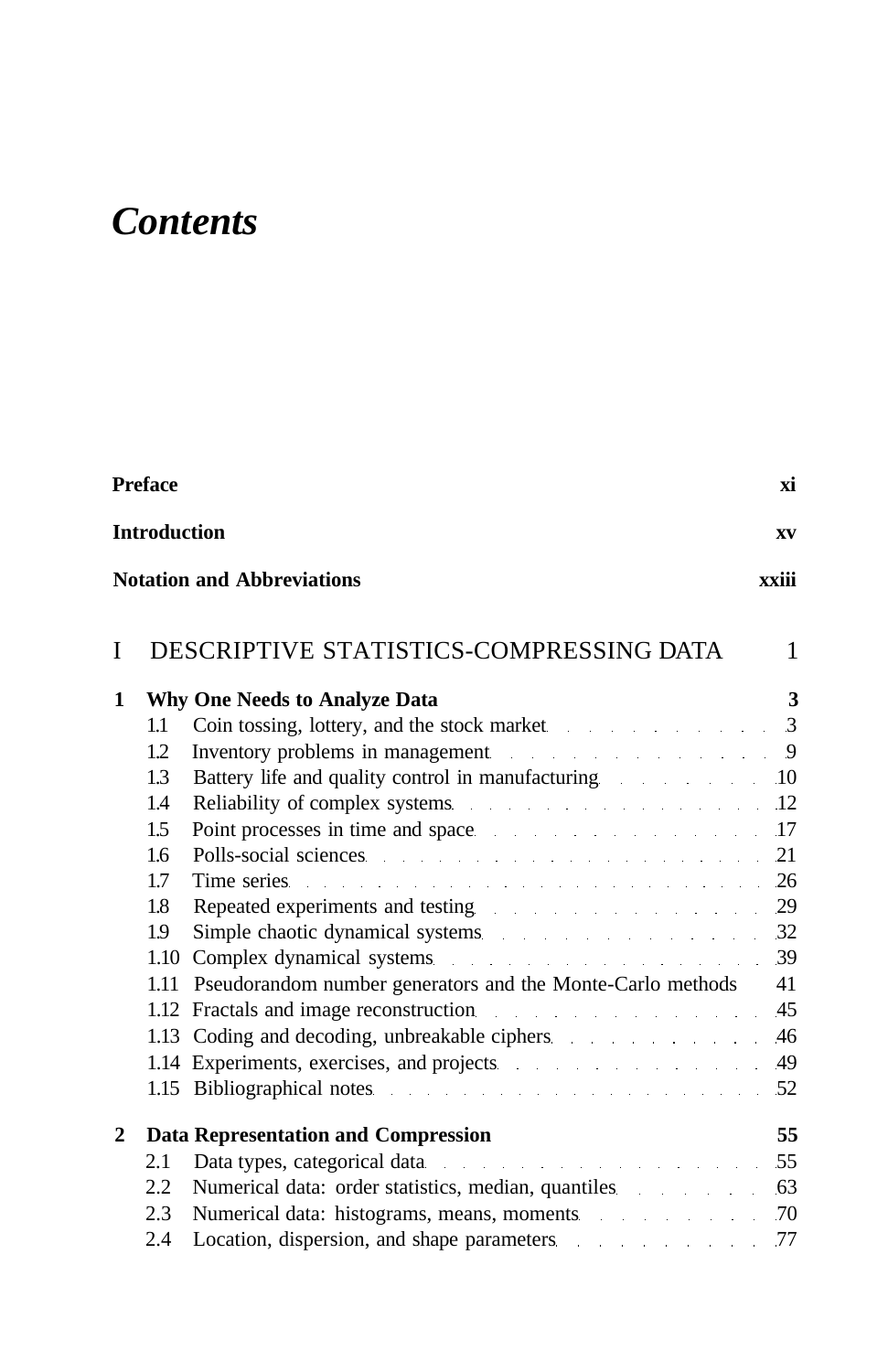|   | 2.5                                                                   | Probabilities: a frequentist viewpoint                             | 82         |
|---|-----------------------------------------------------------------------|--------------------------------------------------------------------|------------|
|   | 2.6                                                                   | Multidimensional data: histograms and other graphical represen-    |            |
|   |                                                                       | $\text{tations}$ $88$                                              |            |
|   | 2.7                                                                   | 2-D data: regression and correlations 92                           |            |
|   | 2.8                                                                   | Fractal data 99                                                    |            |
|   | 2.9                                                                   | Measuring information content: entropy 105                         |            |
|   | 2.10                                                                  | Experiments, exercises, and projects [11]                          |            |
|   | 2.11                                                                  | Bibliographical notes 115                                          |            |
| 3 |                                                                       |                                                                    | 119        |
|   |                                                                       | Analytic Representation of Random Experimental Data                |            |
|   | 3.1                                                                   | Repeated experiments and the law of large numbers                  | 119        |
|   | 3.2                                                                   | Characteristics of experiments: distribution functions, densities, |            |
|   |                                                                       | means, variances                                                   | <b>128</b> |
|   | 3.3 Uniform distributions, simulation of random quantities, the Monte |                                                                    |            |
|   |                                                                       | Carlo method                                                       | .136       |
|   | 3.4                                                                   | Bernoulli and binomial distributions                               | .139       |
|   | 3.5                                                                   | Rescaling probabilities: Poisson approximation                     | 145        |
|   | 3.6                                                                   | Stability of Fluctuations Law: Gaussian approximation              | 152        |
|   | 3.7                                                                   | How to estimate $p$ in Bernoulli experiments                       | <b>163</b> |
|   | 3.8                                                                   | Other continuous distributions; Gamma function calculus            | 171        |
|   | 3.9                                                                   | Testing the fit of a distribution                                  | -185       |
|   | 3.10                                                                  | Random vectors and multivariate distributions                      | 188        |
|   | 3.11                                                                  | Experiments, exercises, and projects                               | 196        |
|   |                                                                       | 3.12 Bibliographical notes                                         | 198        |
|   |                                                                       |                                                                    |            |

### **II MODELING UNCERTAINTY 201**

| 4  |                                                                     | <b>Algorithmic Complexity and Random Strings</b>                                                                                                                                                                               | 203        |  |
|----|---------------------------------------------------------------------|--------------------------------------------------------------------------------------------------------------------------------------------------------------------------------------------------------------------------------|------------|--|
|    | 4.1                                                                 | Heart of randomness: when is random - random?                                                                                                                                                                                  | <b>203</b> |  |
|    | 4.2                                                                 | Computable strings and the Turing machine                                                                                                                                                                                      | 207        |  |
|    | 4.3                                                                 | Kolmogorov complexity and random strings                                                                                                                                                                                       | 212        |  |
|    | 4.4                                                                 | Typical sequences: Martin-L6f tests of randomness                                                                                                                                                                              | 218        |  |
|    | 4.5                                                                 | Stability of subsequences: von Mises randomness                                                                                                                                                                                | 226        |  |
|    | 4.6                                                                 | Computable framework of randomness: degrees of irregularity .                                                                                                                                                                  | 228        |  |
|    | 4.7                                                                 | Experiments, exercises, and projects                                                                                                                                                                                           | 237        |  |
|    | 4.8                                                                 | Bibliographical notes and the state of the state of the state of the state of the state of the state of the state of the state of the state of the state of the state of the state of the state of the state of the state of t | 240        |  |
| 5. | <b>Statistical Independence and Kolmogorov's Probability Theory</b> |                                                                                                                                                                                                                                | 243        |  |
|    | 5.1                                                                 | Description of experiments, random variables, and Kolmogorov's                                                                                                                                                                 |            |  |
|    |                                                                     | axioms and the contract of the contract of the contract of the contract of the contract of the contract of the contract of the contract of the contract of the contract of the contract of the contract of the contract of the | 243        |  |
|    | 5.2                                                                 | Uniform discrete distributions and counting Uniform discrete distributions and counting                                                                                                                                        | 258        |  |
|    | 5.3                                                                 | Statistical independence as a model for repeated experiments                                                                                                                                                                   | 261        |  |
|    | 5.4                                                                 | Expectations and other characteristics of random variables                                                                                                                                                                     | 265        |  |
|    |                                                                     |                                                                                                                                                                                                                                |            |  |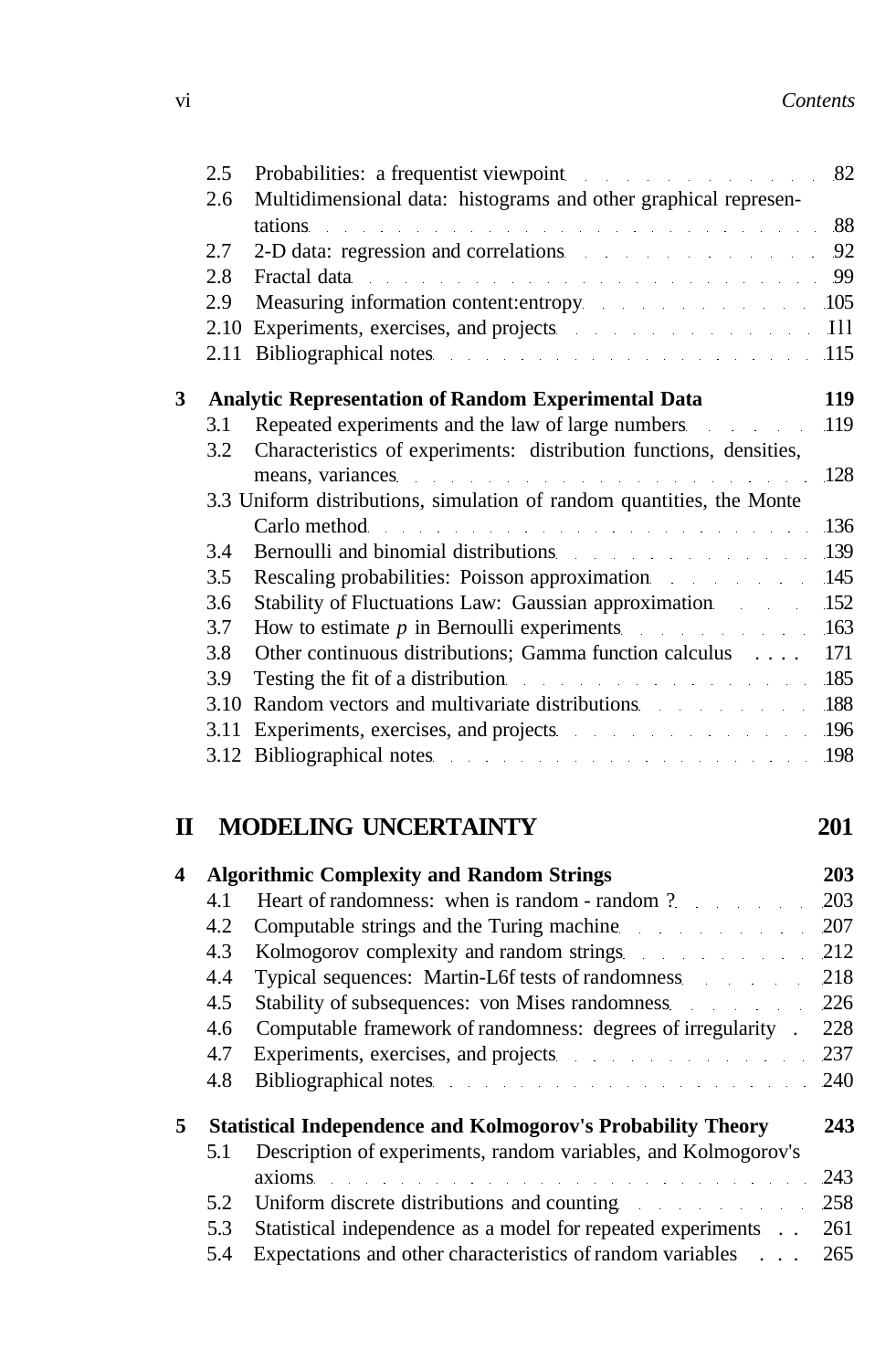|     | 5.4.1 | Expectations expectations and the set of the set of the set of the set of the set of the set of the set of the set of the set of the set of the set of the set of the set of the set of the set of the set of the set of the s | 265 |
|-----|-------|--------------------------------------------------------------------------------------------------------------------------------------------------------------------------------------------------------------------------------|-----|
|     | 5.4.2 | Expectations of functions of random variables. Variance.                                                                                                                                                                       | 267 |
|     | 5.4.3 | Expectations of functions of vectors. Covariance                                                                                                                                                                               | 268 |
|     | 5.4.4 | Expectation of the product. Variance of the sum of inde-                                                                                                                                                                       |     |
|     |       | pendent random variables 269                                                                                                                                                                                                   |     |
|     | 5.4.5 | Moments and the moment generating function 272                                                                                                                                                                                 |     |
|     | 5.4.6 | Expectations of general random variables 275                                                                                                                                                                                   |     |
| 5.5 |       | Averages of independent random variables 276                                                                                                                                                                                   |     |
| 5.6 |       | Laws of large numbers and small deviations 281                                                                                                                                                                                 |     |
| 5.7 |       | Central limit theorem and large deviations 284                                                                                                                                                                                 |     |
| 5.8 |       | Experiments, exercises, and projects 287                                                                                                                                                                                       |     |
| 5.9 |       | Bibliographical Notes 292                                                                                                                                                                                                      |     |
|     |       |                                                                                                                                                                                                                                |     |

#### **Chaos in Dynamical Systems: How Uncertainty Arises in Scientific and Engineering Phenomena 293**

| and <b>Engineering</b> Thenomena                                 |  |
|------------------------------------------------------------------|--|
| 6.1 Dynamical systems: general concepts and typical examples 293 |  |
| 6.2 Orbits and fixed points 307                                  |  |
| 6.3 Stability of frequencies and the ergodic theorem 325         |  |
| 6.4 Stability of fluctuations and the central limit theorem 340  |  |
| 6.5 Attractors, fractals, and entropy 349                        |  |
| 6.6 Experiments, exercises, and projects 360                     |  |
| 6.7 Bibliographical notes 362                                    |  |
|                                                                  |  |

#### **III MODEL SPECIFICATION-DESIGN OF EXPERIMENTS 365**

**7 General Principles of Statistical Analysis 367** 7.1 Design of experiments and planning of investigation 367 7.2 Model selection 369 7.3 Determining the method of statistical inference 372 7.3.1 Maximum likelihood estimator (MLE) 373 7.3.2 Least squares estimator (LSE) 376 7.3.3 Method of moments (MM) 381 7.3.4 Concluding remarks 383 7.4 Estimation of fractal dimension 384 7.5 Practical side of data collection and analysis 387 7.6 Experiments, exercises, and projects 389 7.7 Bibliographical notes 390 **8 Statistical Inference for Normal Populations 393** 8.1 Introduction; parametric inference 393 8.2 Confidence intervals for one-sample model 406 8.3 From confidence intervals to hypothesis testing 414